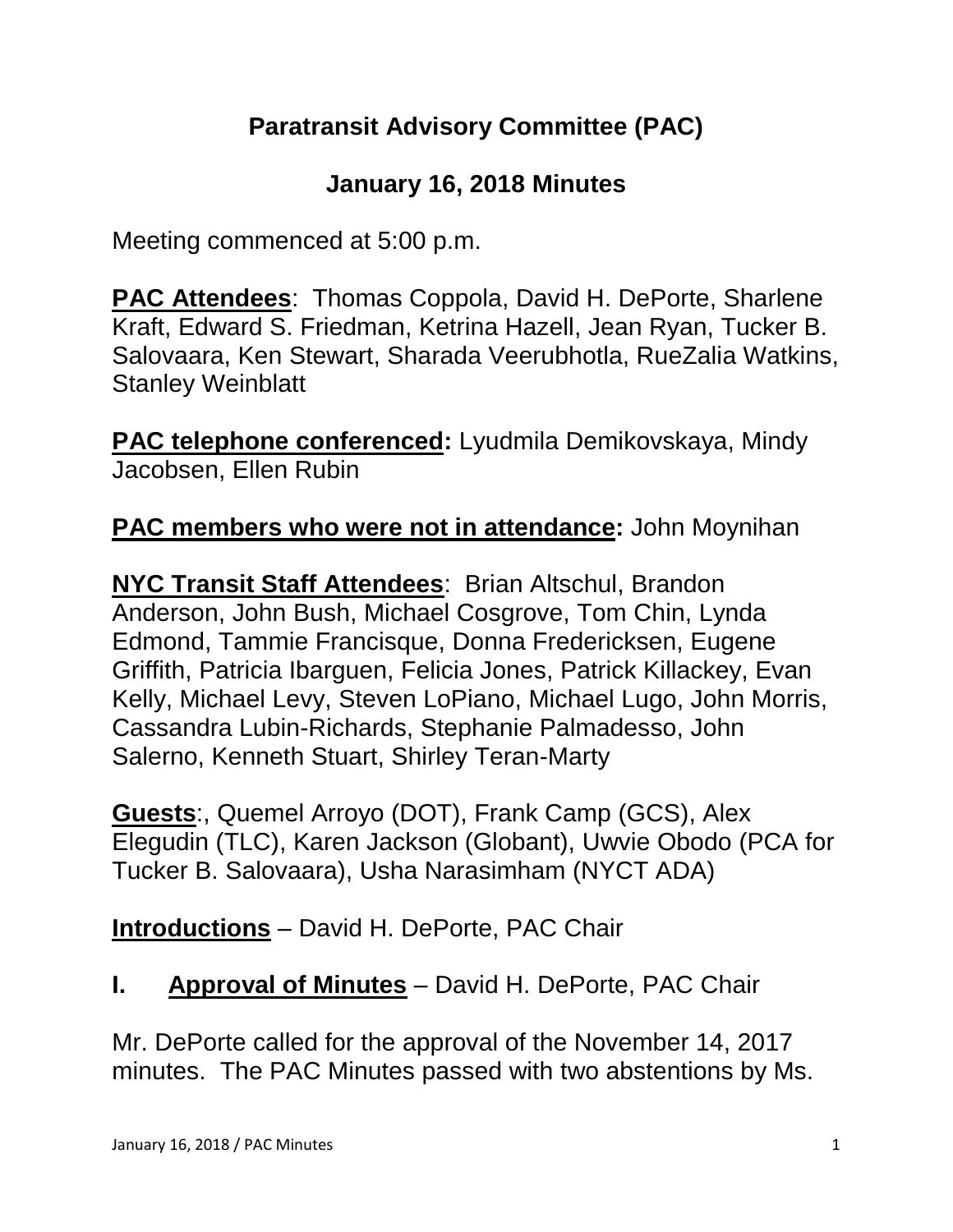Watkins and Mr. Friedman. Mr. Stewart moved to approve the minutes and Mr. Weinblatt seconded the motion.

Acting VP Cosgrove informed the PAC that VP LoPiano will be retiring in January 2018. VP LoPiano expressed sadness to leave Paratransit and will miss the robust conversations with the PAC and the success of the program he has put in motion.

# **II. AAR Service Report** – Acting VP Michael Cosgrove

As requested by the PAC, Mr. Cosgrove provided a summary of the Paratransit Report.

Registrants increased 0.3% comparing 149,561 in November 2016 to 149,975 in November 2017.

Trips Requested increased 3.9% comparing 642,106 in November 2016 to 667,282 in November 2017.

Trips Scheduled increased 5.1% comparing 552,778 in November 2016 to 580,765 in November 2017.

Trips Completed increased 4.3% comparing 496,766 in November 2016 to 518,009 in November 2017.

Customer No-Shows increased 26.4% comparing 8,191 in November 2016 to 10,352 in November 2017.

Carrier No-Shows decreased 31.5% comparing 743 in November 2016 to 509 in November 2017.

No-Fault No-Show decreased 11.2% to 2,619 in November 2016 to 2,325 in November 2017.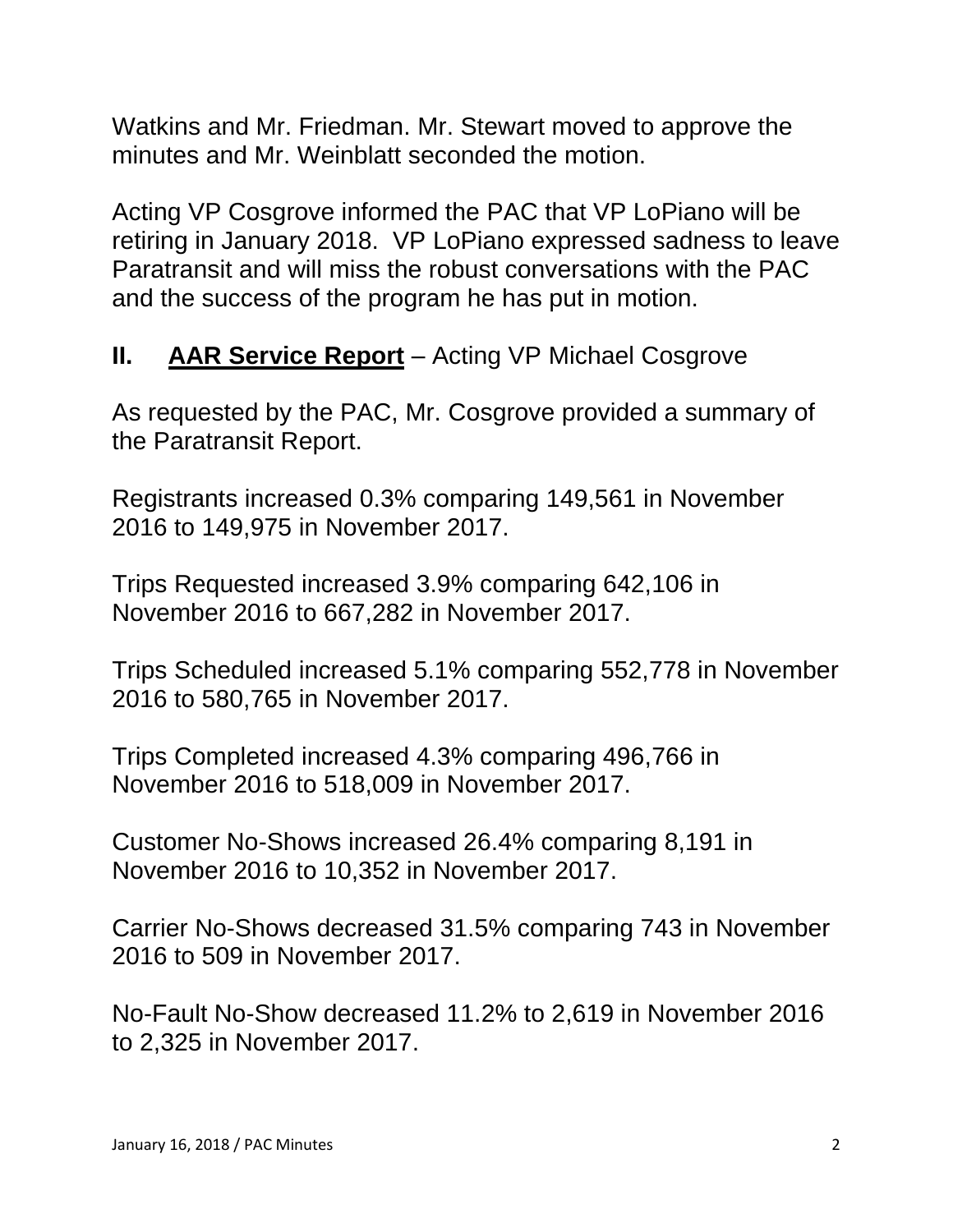Total No-Show increased by 14.1% comparing 11,553 in November 2016 to 13,186 in November 2017.

On Time Performance increased 3.8% comparing 91.0% in November 2016 to 94.8% in November 2017.

Complaints per 1,000 Authorized Trips remained constant at 5.1 in November 2016 to November 2017.

Commendations increased 58.1% comparing 551 in November 2016 to 871 in November 2017.

Total Boardings increased 4.7% comparing 730,571 in November 2016 to 765,042 in November 2017.

### **III. Paratransit Topics**

#### **A. MTA Dashboard Demo** - Mr. Killackey, MTA Strategic **Initiatives**

The Access-A-Ride (AAR) Dashboard PowerPoint was presented. Available for the public to view on the MTA.INFO website starting January 22, 2018, the purpose of the AAR Dashboard is to provide transparency and to share information with our AAR customers on how we provide, monitor and maintain quality service.

The presentation listed and described Ridership along with five Key Performance Indicators (KPI's) that are measured:

- 1. On-Time Performance
- 2. Provider No-Show Performance
- 3. Ride Time Performance
- 4. Customer Complaints
- 5. Call Center Performance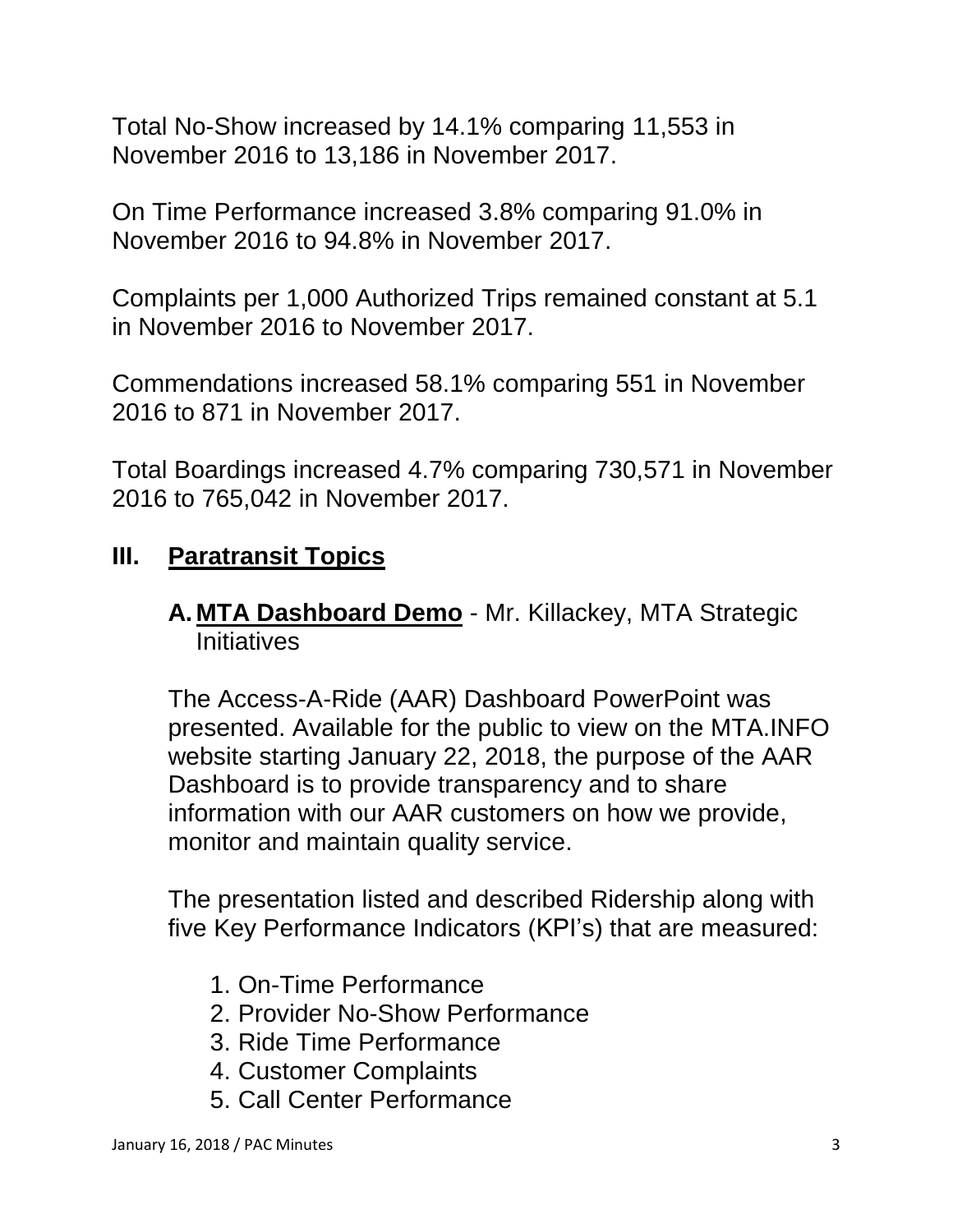## **Ridership**

There is a top bar graph that represents the number of trips and below is a companion graph that shows the number of boardings for a 13-month period. The graph is broken down by provider:

- Primary
- Broker
- E-Hail
- Street Hail
- All Other- represent Staten Island *Voucher Services*

A person can customize the graph by filtering the options for a specific service. The dropdown menu offers options to search by: month, peak or non-peak, weekday or weekend, originating borough and provider type.

### **On Time Performance**

This chart depicts the performance of Primary and Broker providers. On-Time Performance is graphed in two ways, by Pickups and Drop-Off On-Time. The Pickup On-Time Performance is measured against 30 minutes past the promised pick up-time and 15 minutes past the promised pick up-time.

The bottom graph measures Drop-Off Performance for Appointment Time based Trips.

Again, the filters can be adjusted for individual preferences.

#### **Provider No-Shows**

The provider no-show rate measures the frequency with which primary and broker providers do not arrive at the pickup location within 30 minutes of the promised time and the customer calls for replacement service.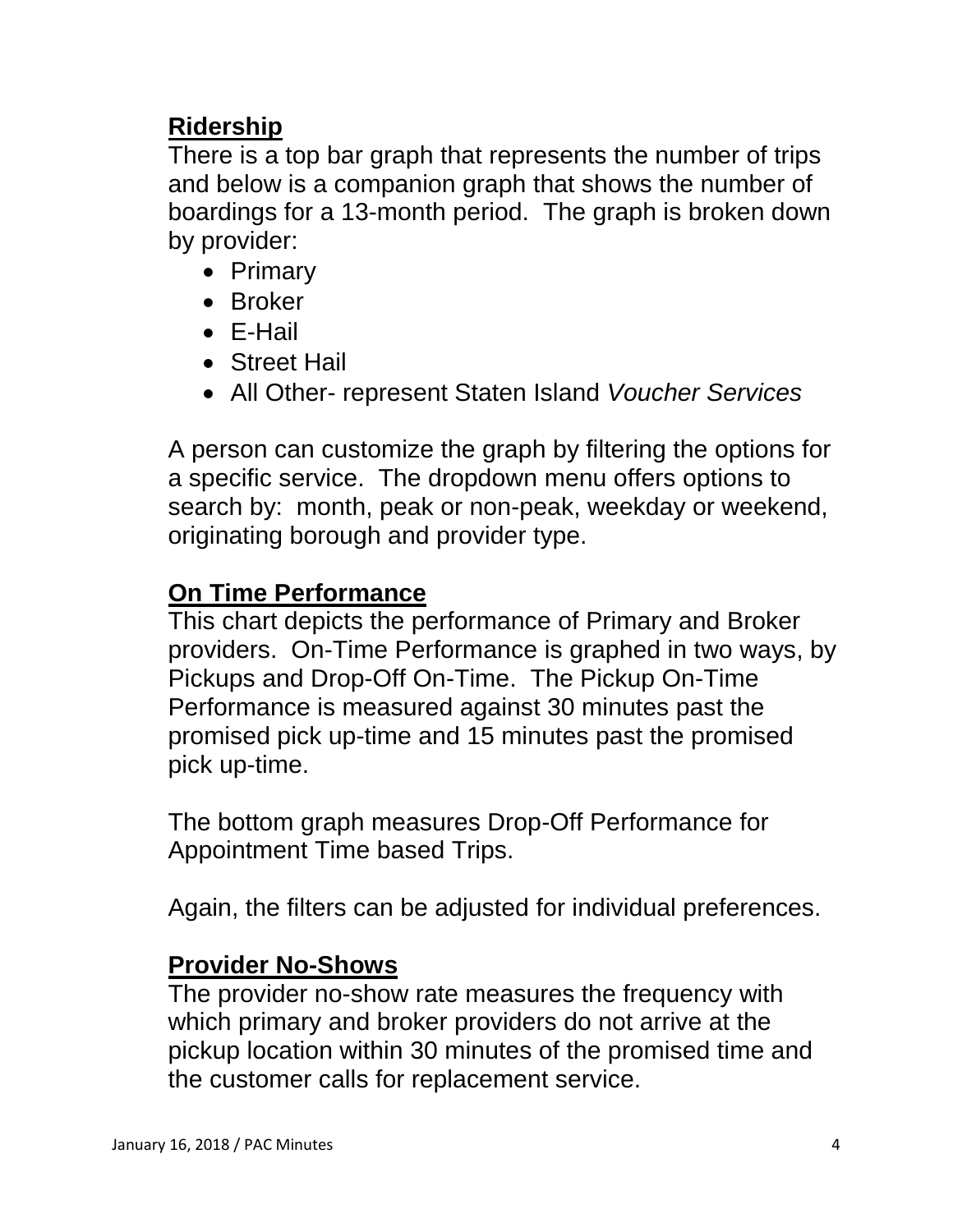# **Ride Time**

It is the measure of time travel variance, which shows the difference between how long the trip took vs. how long AAR said it would take. The percentages are shown in a pie chart. The bottom half of the slide is a bar graph that shows the Average Travel Time in Minutes by Trip Distance Category. The trip distance is divided into 8 bars ranging from 0 to more than 15 miles and a total bar.

The filters can be adjusted for individual preferences.

#### **Customer Complaints**

This graph is divided into two types of complaints related to Transportation Service and Non-Transportation Service Complaints for a 13-month period.

Transportation services are complaints regarding service delivery, drivers and vehicles.

Non-Transportation service quality complaints regard the reservation process, eligibility certification experiences, customer service agents and all other complaints.

The filter can be adjusted for individual preferences.

#### **Call Center**

The Call Center performance is being measured by two different methods, the percentage of calls being answered and the average answer speed.

#### **Discussions and Member Feedback**

The PAC was informed that the AAR Dashboard would be an iterative process and it would evolve over time. A discussion ensued with some suggestions being made for future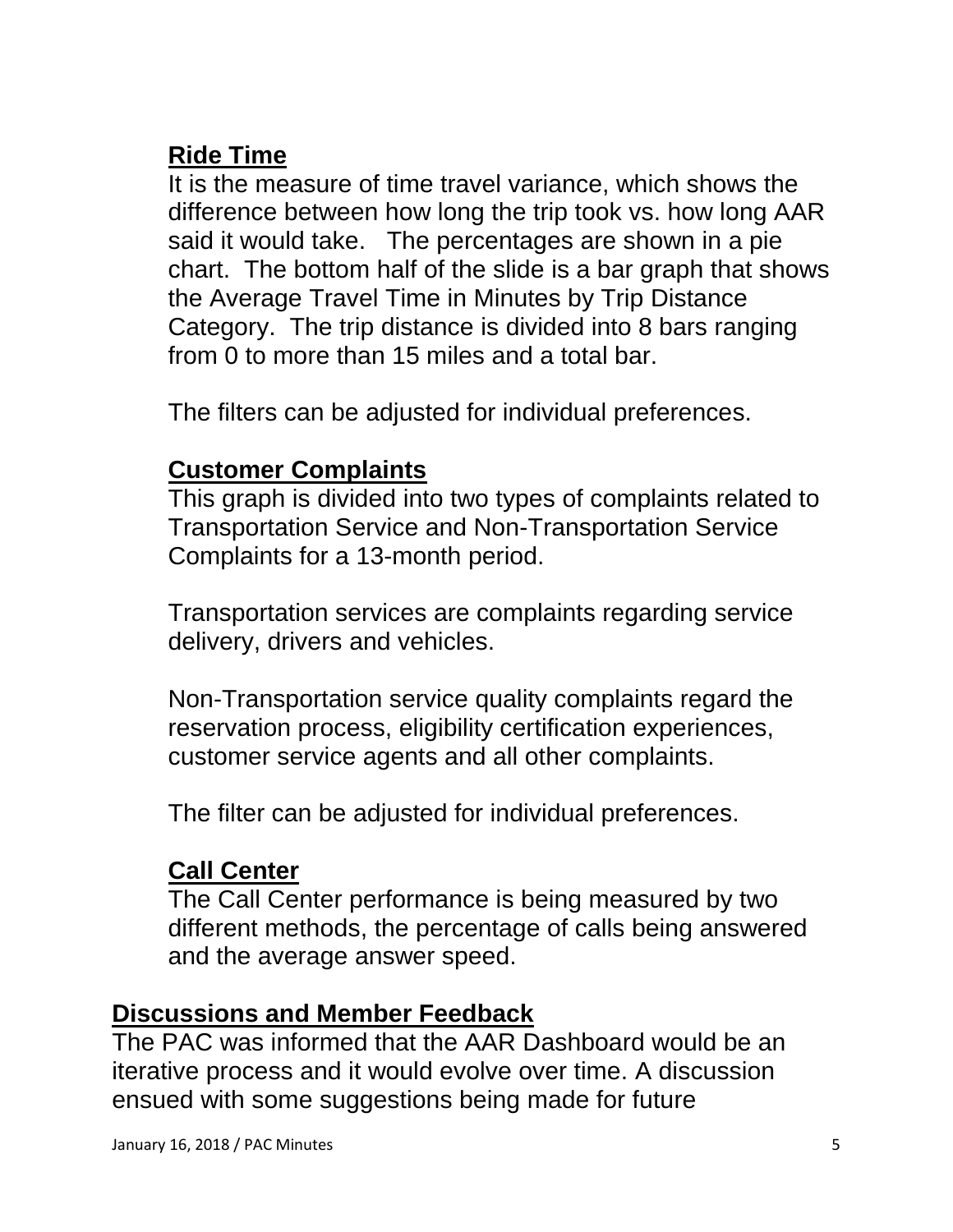improvements. Ms. Watkins inquired as to what AAR is trying to achieve by having this public Dashboard. VP LoPiano explained that the goal is to become a transparent organization and to share information with our customers so we can work together to find solutions.

#### **B.New Fare Payment System (NFPS)** - Mr. Altschul, Paratransit Technology Officer

Mr. Altschul discussed a new fare payment system that is scheduled to roll out on NYCT bus and subway system within the next two to three years. AAR is included in these plans. A pilot program is in place for buses within Staten Island. The device called a fare validator (contactless payment device) will be installed in select buses. Methods of payment will include a smartphone, credit card that is enabled with a Radio-Frequency Identification (RFID) chip in it and the new replacement MetroCard.

We are considering this program for Paratransit, although a more robust and inclusive Paratransit payment system is needed due to the multi-modal nature of our service. It is envisioned that such a system would work on dedicated, voucher, broker and E-hail services.

Currently, the system is still in development and we wanted to get feedback and thoughts from the committee as we continue with the project.

# **Discussions and Member Feedback**

Mr. Arroyo asked if individuals must set up multiple payment accounts to add money to their metro cards. Mr. Altschul explained that the initial intent for NYCT is for customers to be able to have one payment method but more details with be available as the program develops.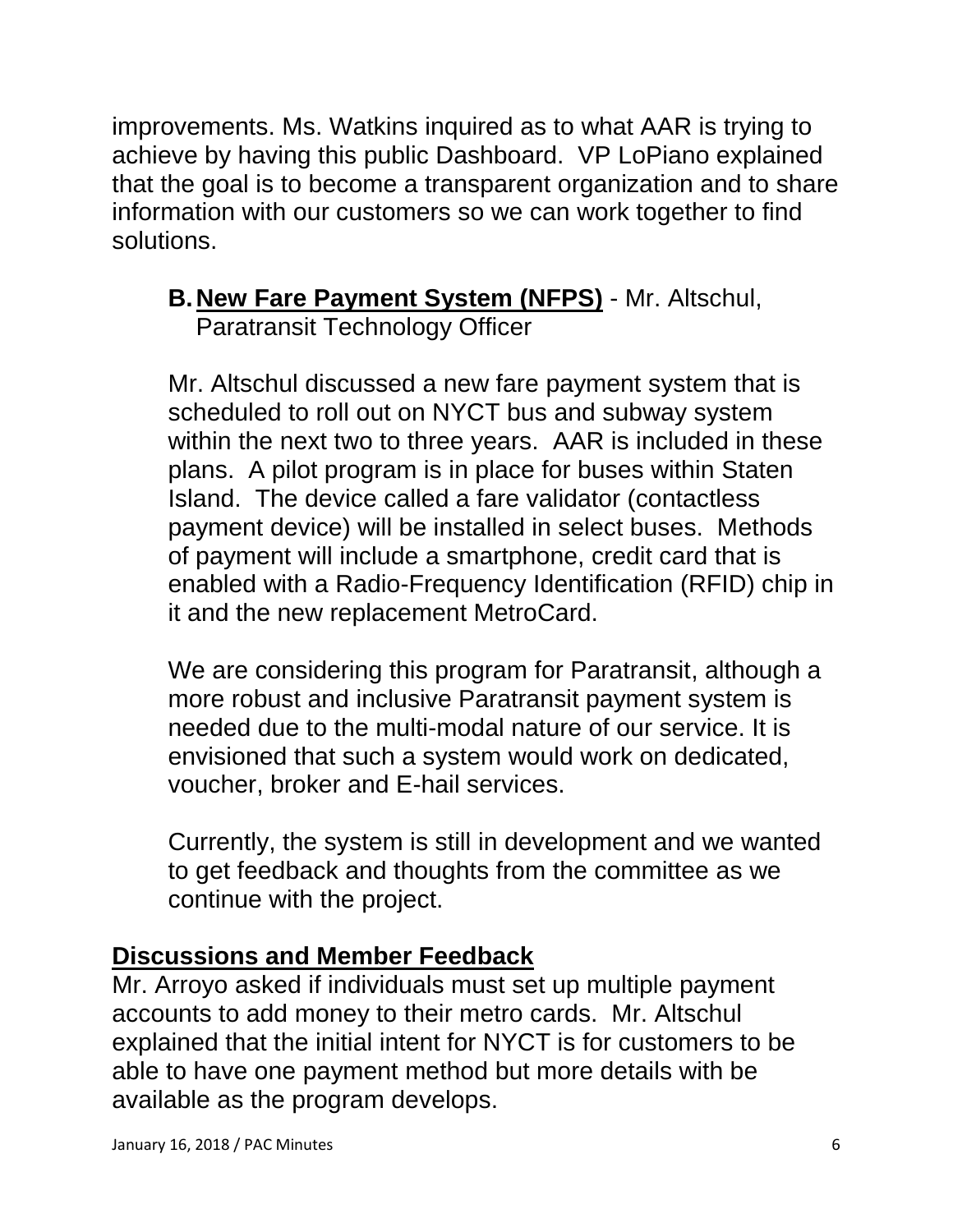Mr. Friedman inquired as to the timeframe of this project which Mr. Altschul explained the Pilot will begin in late 2019 or early 2020.

#### **C.My Access-A-Ride App**- Mr. Altschul, Paratransit Technology Officer

Mr. Altschul announced the new My Access-A-Ride App. The company we are working with is Globant and the project manager is Karen Jackson. The company has contacted many AAR customers to participate in a research study about their AAR experience. This information is being tied in with the introduction of the My MTA App coming out at end of March 2018. This MTA App will incorporate the My AAR App which will be released in June 2018.

### **Discussions and Member Feedback**

Ms. Jackson advised that PAC Member feedback is important and will be solicited.

Globant is currently conducting ride along researcher to capture information concerning the AAR trip. Globant is also conducting and creating sessions where several customers are coming in for one-on-one interviews and additional feedback is still being collected.

# **IV. PAC Topic**

# **A. Accessible Taxi**

Prior to the start of the PAC, there was a demo of three accessible taxis along with an overview by Mr. Elegudin, TLC Accessibility Program Manager: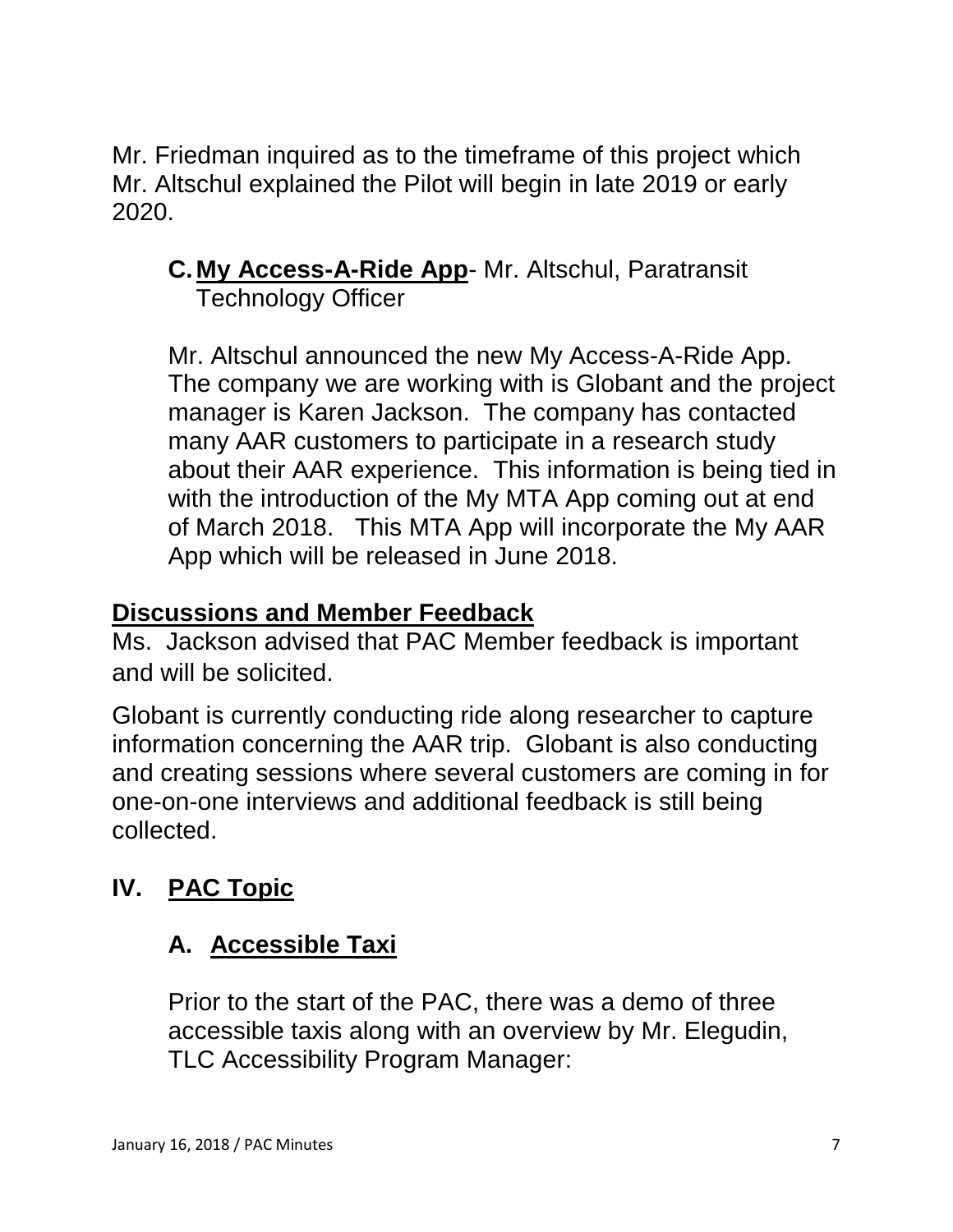- 1. Nissan NV 200 (TOT) by Braun
- 2. Toyota WAV conversion by Braun
- 3. Toyota WAV Conversion by FR

# **Discussions and Member Feedback**

Mr. Stewart noted when using the side door on all three vehicles one could hit their head upon entering. He suggested the conversion company open space underneath the vehicle to allow for more head room, and advised there was not enough leg room.

Ms. Ryan stated she could get into all 3 vehicles easily. However, she suggested a yellow strip be painted on the ramp to guide a customer when steering backwards. She said when it's raining the ramp is slippery and not safe. Ms. Ryan said the folding ramp sometimes does not go all the way down, and is too steep.

Mr. DePorte expressed how service animals are sometimes not honored on vehicles by drivers. VP LoPiano added that is part of the training program that has been incorporated by TLC but any issues that may arise should be addressed to AAR.

# **IV. New/Old Business**

Mr. Coppola wanted clarification about possible changes to PAC meeting schedules which was previously mentioned. Mr. Stuart stated that consideration is being given to making the November 2018 meeting earlier so that it doesn't interfere with Thanksgiving, and possibly moving the September meeting later due to Labor Day.

Mr. Friedman inquired about the comparison statistic for the carriers. Mr. Stuart explained that the number of trips are not equally distributed between the carriers. The carriers are also not